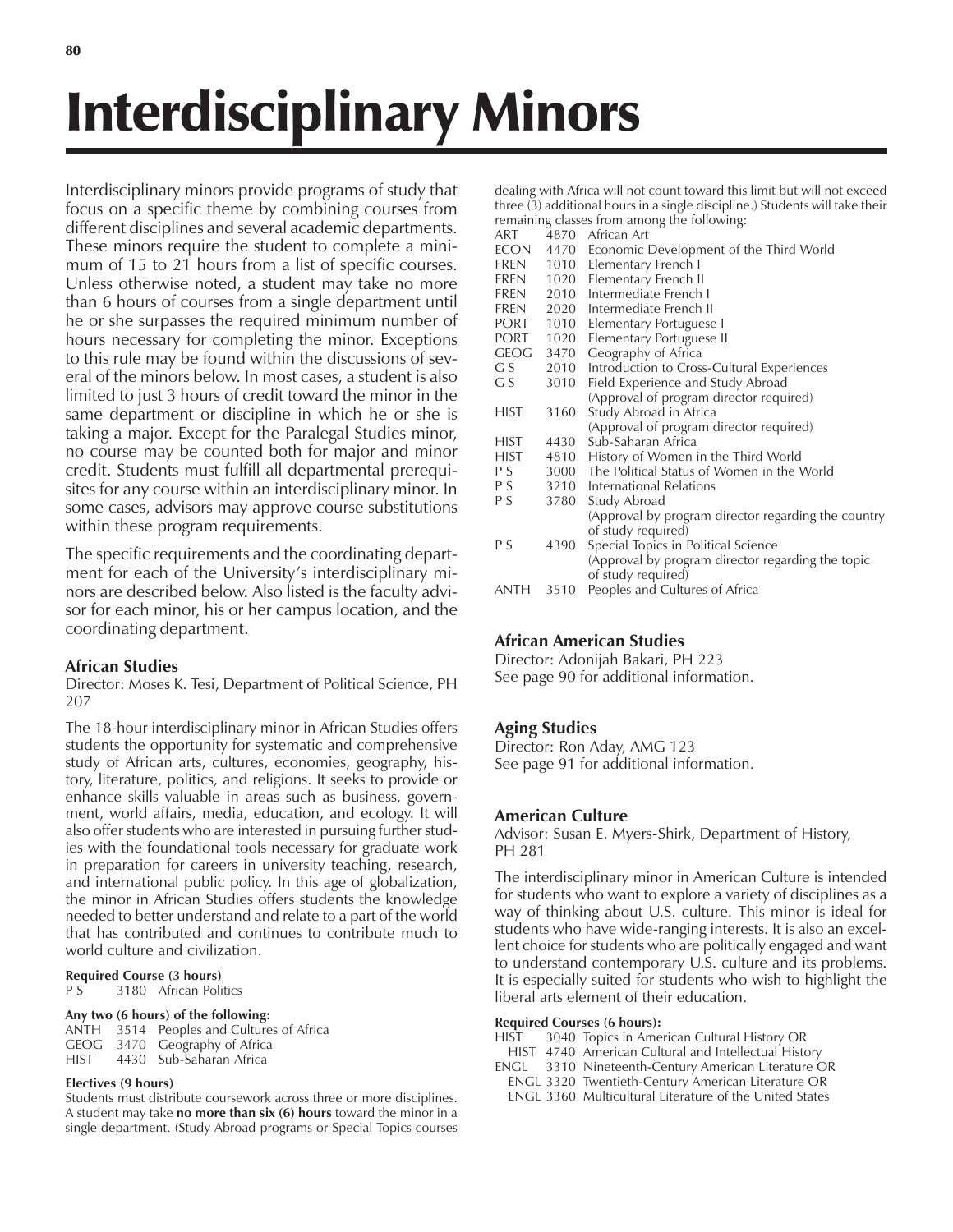#### **Additional Required Courses:**

In addition to the core courses in history and English, students are required to take 12 semester hours of upper-division courses chosen in consultation with the minor advisor. Please see the advisor for a list of approved courses for the minor.

# **Archaeology**

Advisor: Kevin E. Smith, Department of Sociology and Anthropology, BLH 2003

The minor in Archaeology draws upon the resources of anthropology, geography and geology, and history to provide a comprehensive view of modern archaeological techniques, particularly in those disciplines involved with diachronic studies of human cultures. In consultation with the advisor and appropriate departmental advisors, students may pursue flexible elective tracks focusing on the application of archaeological methods and techniques in anthropology, geography, or history. The minor in Archaeology requires 18 credit hours, including 9 hours of required courses and 9 hours of general electives from the list below. Each student is required to take electives from at least two departments, and a selection from all three departments is encouraged.

#### **Required Courses (9 hours):**

|       | ANTH 2210 Introduction to World Prehistory                       |
|-------|------------------------------------------------------------------|
|       | ANTH 3610 Archaeological Methods OR                              |
|       | ANTH 4950 Archaeological Field School OR                         |
|       | HIST 4870 Field Course in Historical Archaeology                 |
|       | GEOG 4380 Cartography OR                                         |
|       | GEOG4490 Remote Sensing OR                                       |
|       | GEOG4530 Geographic Information Systems                          |
|       | Electives (choose 9 hours):                                      |
|       | ANTH 2230 Tennessee Archaeology                                  |
|       | ANTH 2240 Sunken Continents, Lost Tribes, and Ancient Astronauts |
|       | ANTH 3210 Archaeology                                            |
| ANTH  | 3520 North American Prehistoric Archaeology                      |
| ANTH  | 3521 Mesoamerican Archaeology                                    |
| ANTH  | 3610 Archaeological Methods                                      |
| ANTH/ |                                                                  |
|       | GEOG3720 Cultural Ecology                                        |

- 
- ANTH 4620 Environmental Archaeology
- ANTH 4950 Archaeological Field School
- GEOG 4380 Cartography
- GEOG 4490 Remote Sensing
- GEOG 4530 Geographic Information Systems
- GEOG 4540 Geography of Native Americans
- GEOL 1040 Physical Geology
- GEOL 4020 Geomorphic Regions of the United States<br>HIST 3110 Explorations in Public History
- 3110 Explorations in Public History
- HIST 4860 Historical Archaeology
- HIST 4870 Field Course in Historical Archaeology (same as GEOG 4772)
- HIST 4930 Fundamentals of History Preservation and Cultural Restoration Management

#### **Asian Studies**

Advisor: Ida Fadzillah, Department of Sociology and Anthropology, PH 316

The minor in Asian Studies is designed to provide students an opportunity to examine the cultures, economies, geography, histories, governments, philosophies, politics, and religions of Asia. The minor requires 18 semester hours within an interdisciplinary structure. All students pursuing the minor are required to take 6 hours from the core and 12 hours from the general electives. Directed readings, special topics, internships, or language instruction in any pertinent department may be pursued with prior approval of the minor advisor. No more than 6 hours of these courses may be counted towards the minor.

# **Core (6 hours):**

- ANTH 3510 Peoples and Cultures of Asia<br>GEOG 3440 Geography of Asia
- 3440 Geography of Asia
- P S 3310 Comparative Asian Governments<br>PHIL 3200 Oriental Thought
- 3200 Oriental Thought

#### **Electives (12 hours):**

- ANTH 3510 Peoples and Cultures of Asia
- ECON 3540 Japanese Economy and Business
- GEOG 3440 Geography of Asia
- GEOG 4500 Geography of the Middle East<br>HIST 3080 Topics in Modern Middle East
- 3080 Topics in Modern Middle East History
- HIST 4440 The Middle East
- HIST 4450 Japan<br>HIST 4460 China
- 4460 China
- PHIL 3200 Oriental Thought<br>P S 3190 Middle East Politic
- P S 3190 Middle East Politics<br>P S 3310 Comparative Asian
- 3310 Comparative Asian Governments
- R S 4050 Judaism, Christianity, and Islam

# **Behavioral Research**

See page 230 for additional information.

# **Business Administration**

Advisor: Jill Austin, Department of Management and Marketing, BAS N121

The minor in Business Administration provides students with an overview of business. Business disciplines represented by the required courses in the minor include accounting, business law, computer information systems, finance, management, and marketing. The minor is designed for students who need a general knowledge of business as a foundation for work in their disciplines of study. A 2.00 GPA is required.

#### **Required Courses (18 hours):**

|             | INFS 2200 Introduction to Microcomputing OR            |
|-------------|--------------------------------------------------------|
|             | INFS 3100 Principles of Management Information Systems |
| <b>ACTG</b> | 3000 Survey of Accounting for General Business OR      |
|             | ACTG 2110, 2120 Principles of Accounting I, II         |
| FIN 1       | 3000 Principles of Financial Management OR             |
|             | FIN 3010 Business Finance                              |
|             | BLAW 3400 Legal Environment of Business OR             |
|             | BLAW 3430 Commercial Law                               |
|             | MGMT 3610 Principles of Management                     |
| MKT         | 3820 Principles of Marketing                           |
|             |                                                        |
|             |                                                        |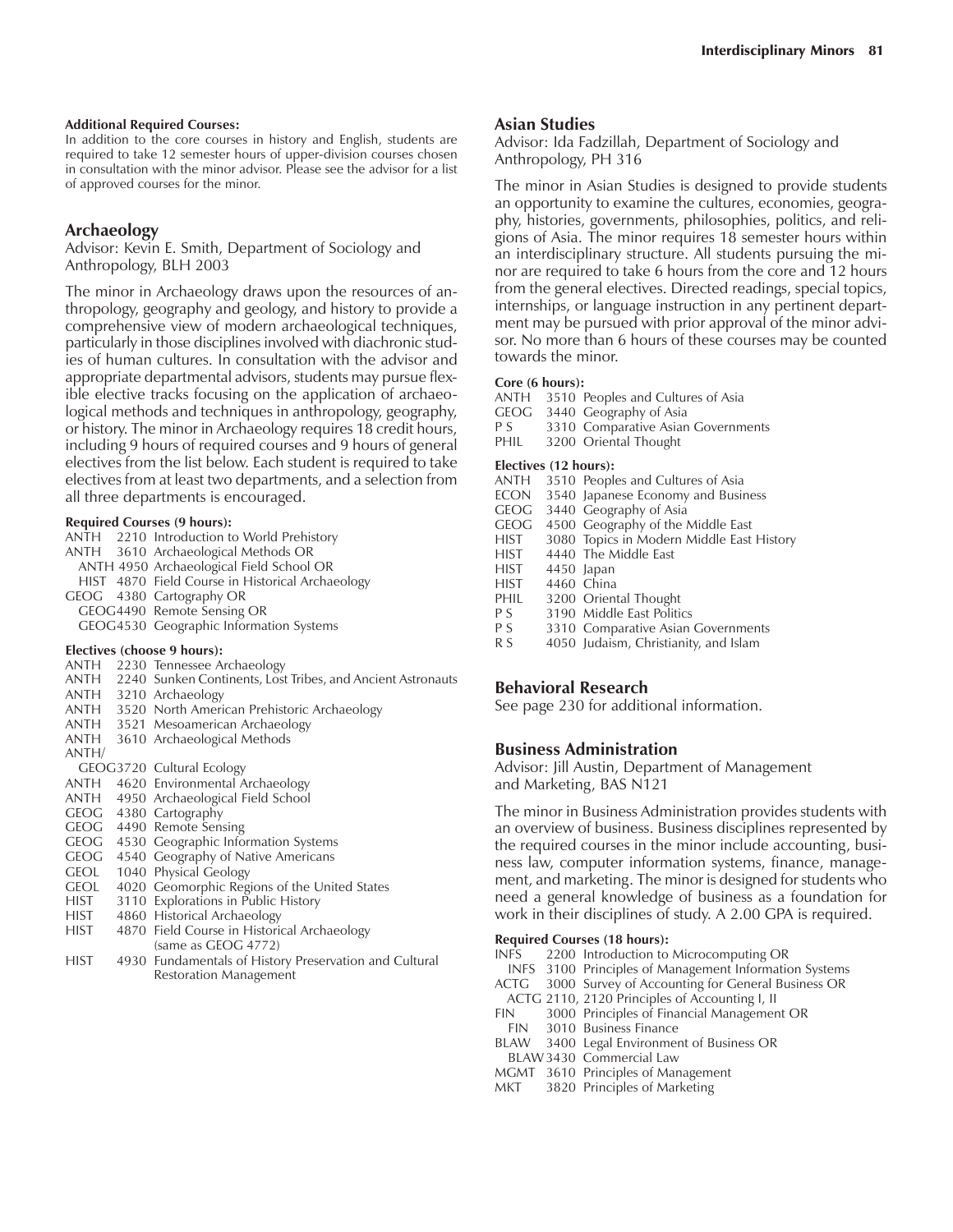# **Classical Studies**

Advisor: Rosemary Kew, Department of Foreign Languages and Literatures, BDA 328

The minor in Classical Studies is designed to increase students' knowledge of ancient Greece and Rome and of their continuing influence through the ages. Students are required to complete two courses of Intermediate Latin (2010 and 2020), for which the prerequisites are LATN 1010 and 1020 or equivalent. A placement test is available in the Department of Foreign Languages and Literatures.

#### **Required courses (6 hours):**

LATN 2010 Intermediate Latin I

LATN 2020 Intermediate Latin II

#### **Electives (12 hours):**

| <b>ENGL</b> | 3390 Classical Mythology                                    |
|-------------|-------------------------------------------------------------|
| <b>ENGL</b> | 3400 European Literature to 1400                            |
| PHIL        | 1030 Introduction to Philosophy                             |
| PHIL        | 4010 History of Ancient and Medieval Philosophy             |
| PHIL        | 4020 History of Modern Philosophy                           |
| <b>HIST</b> | 4410 Classical History                                      |
| P S         | 4230 Classical Political Theory                             |
| UH          | 3500 Junior Interdisciplinary Seminar (Mythology and Film)* |
| UH          | 3500 Junior Interdisciplinary Seminar (Greek Culture)*      |
| U H         | 4600 Senior Interdisciplinary Seminar (Approaches to        |
|             | $Mvthology)*$                                               |
|             |                                                             |

*\*GPA of 3.00 required*

# **Early Modern European Studies**

Advisor: Pat Conley, Department of Foreign Languages and Literatures, BDA 301

The minor in Early Modern European Studies requires 18 hours and is designed to increase students' knowledge of European cultures during the period from the end of the Middle Ages through the nineteenth century.

#### **Select 18 hours from the following:**

- ART 3910 Renaissance Art History
- GEOG 3430 Geography of Europe
- GEOG 3460 Geography of the Former Soviet Union
- HIST 1010 Survey Western Civilization I
- HIST 4240 Europe: Absolutism and Enlightenment
- HIST 4250 Europe: The French Revolution and Napoleon<br>HIST 4270 Europe: 1815-1900
- 4270 Europe: 1815-1900
- HIST 4310 Germany to 1870
- HIST 4330 Russia to the Twentieth Century<br>HIST 4350 England to 1783 4350 England to 1783

# **Languages:**

| .     |                                                                 |
|-------|-----------------------------------------------------------------|
| FREN  | 1010, 1020, 2010, 2020, Elementary I, II and Intermediate I, II |
| germ  | 1010, 1020, 2010, 2020, Elementary I, II and Intermediate I, II |
| CDANI | 1010 1030 2010 2020 Flompeton: Used Intermediate U              |

- SPAN 1010, 1020, 2010, 2020, Elementary I, II and Intermediate I, II
- RUSS 1010, 1020, 2010, 2020, Elementary I, II and Intermediate I, II<br>LATN 1010, 1020, Elementary I, II 1010, 1020, Elementary I, II

# **Literature:**

- ENGL 3120 English Literature: The Sixteenth Century
- ENGL 3210 English Literature: Restoration and Eighteenth **Century**
- ENGL 3220 English Literature: 1790-1850
- ENGL 3230 English Literature: The Victorian Period
- ENGL 4420 European Literature: 1400-1800
- FREN 3050 Survey of French Literature and Culture (Middle Ages-1800)

| <b>FREN</b> | 4030 Topics in Nineteenth-Century French Literature |
|-------------|-----------------------------------------------------|
| <b>FREN</b> | 4060 Topics in Neoclassical French Literature       |
| <b>GERM</b> | 3050 Survey of German Culture                       |
| <b>GERM</b> | 4010 Topics in German Literature and Culture        |
| <b>GERM</b> | 4020 German Literature: 1725-1880                   |
| <b>SPAN</b> | 3060 Introduction to Hispanic Culture               |
| SPAN        | 4020 Spanish Literature I                           |
| MUHL        | 4630 Seventeenth- and Eighteenth-Century Music*     |
| MUHL        | 4640 Nineteenth-Century Music*                      |
| PHIL        | 4020 History of Modern Philosophy                   |
| P S         | 4230 Classical Political Theory                     |
| THEA        | 4800 Theatre History I: Greek Period to Restoration |
| <b>THEA</b> | 4810 Theatre History II: Restoration to Present     |
|             |                                                     |

*\*By permission of instructor only*

# **Entertainment Technology**

Advisor: Cosette Collier, Department of Recording Industry, COMM 221

The Entertainment Technology minor is designed for students who want either to broaden or to focus their knowledge of various technologies that support the entertainment industry. Students should consult with the minor advisor before enrolling in minor classes. Courses may not be used to complete major or other minor requirements as well. Courses taken to complete General Education requirements may be used to complete minor requirements. This minor requires a 2.00 GPA in all coursework. Students must complete 18 hours from the courses listed below. Some courses may have prerequisites.

Selection below is for non-Recording Industry majors. For Entertainment Technology minor requirements for Recording Industry majors, see Recording Industry on page 321.

# **Select 18 hours from the following:**

| ET.         | 3610 Introduction to Electricity and Electronics         |
|-------------|----------------------------------------------------------|
| ET –        | 4640 Industrial Electricity                              |
| ETIS        | 1310 Basic Technical Drawing and Sketching               |
| <b>THEA</b> | 2110 Stagecraft                                          |
| THEA        | 3000 Sound Design for Arts and Entertainment             |
| <b>THEA</b> | 3100 Make-Up Techniques for Performers                   |
| THEA        | 3200 Introduction to Costume for Arts and Entertainment  |
| THEA        | 3300 Scene Design                                        |
| THEA        | 3400 Introduction to Lighting for Arts and Entertainment |
| THEA        | 4000 Advanced Sound Design for Arts and Entertainment    |
| THEA        | 4100 Special Effects Make-Up                             |
| THEA        | 4110 Make-Up Design and Creation                         |
| THEA        | 4200 Costume Technology and Production                   |
| THEA        | 4210 Advanced Costume Technology and Production          |
| THEA        | 4220 Costume Design for Arts and Entertainment           |
| THEA        | 4230 Advanced Costume Design for Arts and                |
|             | Entertainment                                            |
| <b>THEA</b> | 4290 Problems in Theatre                                 |
| THEA        | 4300 Advanced Scenic Design                              |
| THEA        | 4390 Topics in Scenography                               |
| THEA        | 4400 Intermediate Lighting for Arts and Entertainment    |
| EMC         | 3120 Sight, Sound, and Motion                            |
| EMC         | 3130 Television Production                               |
| EMC         | 3140 Multi-Camera Directing and Producing                |
| EMC.        | 3150 Single-Camera Directing and Producing               |
| EMC/        |                                                          |
|             | PHOT 3200 Still Digital Imaging                          |
| EMC         | 3300 Introduction to Digital Animation                   |
| EMC         | 3310 Intermediate Digital Animation                      |
|             |                                                          |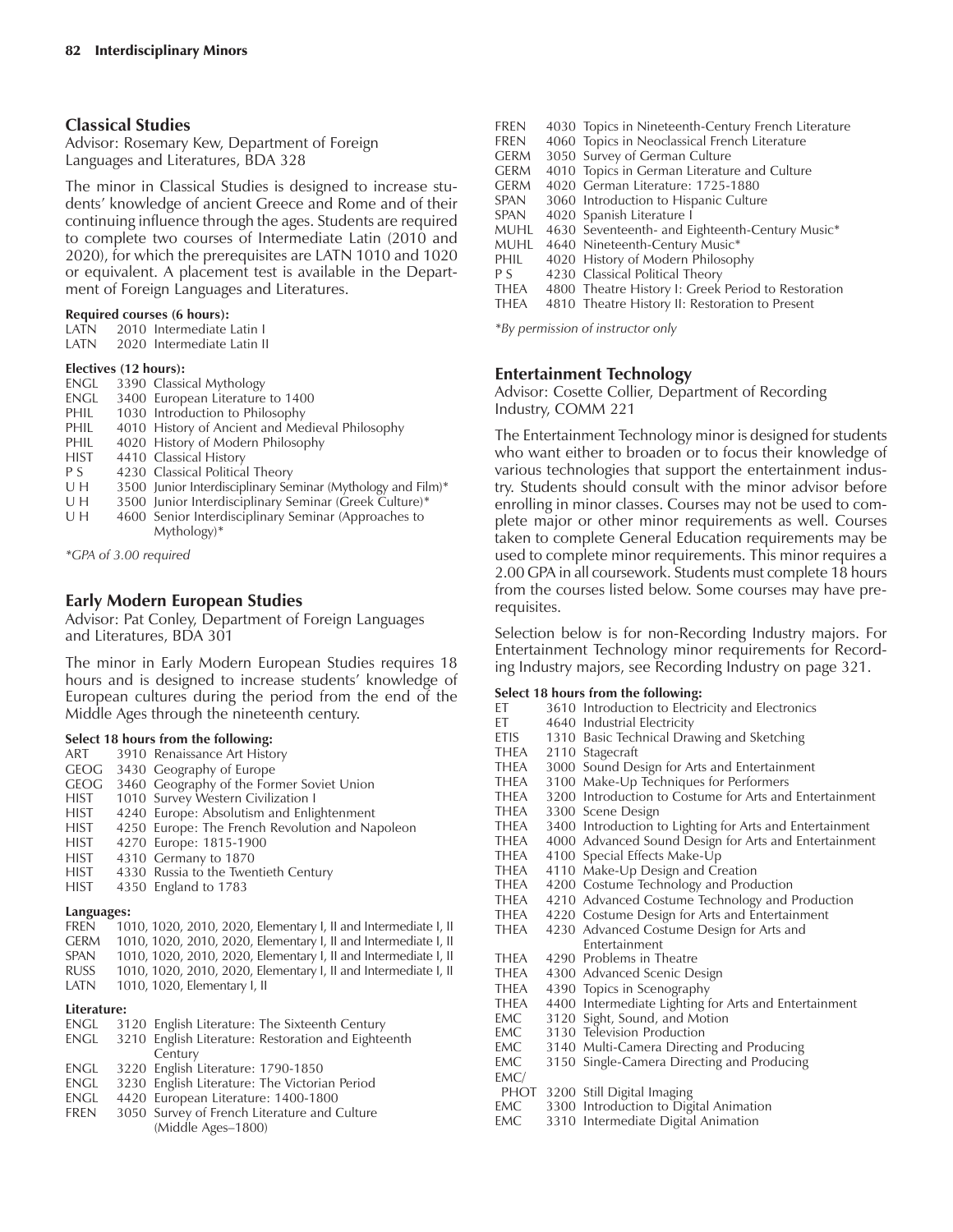| EMC          | 3420 Corporate Video                                |
|--------------|-----------------------------------------------------|
| EMC          | 4940 Advanced Seminar - Electronic Media Production |
| PHOT         | 2050 Basic Black and White Photography              |
| PHYS         | 1600 Physics of Music                               |
| RIM          | 1230 Musicianship for Engineers                     |
| RIM          | 3010 Audio for Media                                |
| RIM          | 3450 Advanced Musicianship for Engineers            |
| RIM          | 4190 Principles and Practices of Electronic Music   |
| RIM          | 4200 Applied Digital Audio                          |
| RIM <b>R</b> | 4290 Electronic Music II                            |
| RIM          | 4320 Concert Promotion and Touring                  |
| RIM.         | 4400 Techniques of Recording                        |
| RIM <b>R</b> | 4440 Critical Listening                             |
| RIM          | 4560 Concepts and Development of Multichannel Audio |
| RIM          | 4570 The Art of Soundtrack Design                   |
| RIM <b>R</b> | 4590 MIDI Studio Techniques                         |
| RIM          | 4650 Advanced Technology of Recording               |
| RIM          | 4660 Advanced Music Engineering                     |
| RIM          | 4670 Studio Production                              |
| RIM <b>R</b> | 4740 Studio Administration                          |
| RIM          | 4910 Advanced Production Seminar                    |
| RIM/         |                                                     |
| EMC          | 4580 Disk-Based Audio Postproduction                |

*NOTES: Please check the most current catalog for course descriptions and prerequisite requirements.*

# **Entrepreneurship**

Advisors: Marsha Smith, Department of Business Education, Marketing Education, and Office Management, BAS N450; John Mullane, Department of Management and Marketing, BAS N110

The Entrepreneurship minor requires 18 hours and focuses on special competencies needed for planning, organizing, and operating a new venture or small business.

#### **Required Courses (18 hours):**

|  | BMOM 1400 Introduction to Business                     |
|--|--------------------------------------------------------|
|  | BMOM 2900 Entrepreneurship                             |
|  | ACTG 3000 Survey of Accounting for General Business OR |
|  | FIN 3000 Principles of Financial Management            |
|  | MGMT 3610 Principles of Management                     |
|  | MKT 3820 Principles of Marketing                       |
|  | MGMT 4920 Small Business Management                    |
|  |                                                        |

*Note: Upper-division courses in Entrepreneurship may not be taken until the student is a junior.*



# **Environment and Human Society**

Advisor: Lynn Nelson, Department of History, PH 285

The interdisciplinary minor in Environment and Human Society helps students who want to explore their relationship with the natural world in ways other than advanced scientific research. Students taking this minor will have the opportunity to look at many different aspects of our attempts to understand and solve environmental problems. Classes are offered in anthropology, biology, English, environmental science and technology, geography, history, journalism, philosophy, and recreation and leisure services. Students considering pursuing a career focusing on environmental matters, those in the sciences hoping to broaden their understanding of environmental issues, or anyone interested in learning more about humanity's relationship with the environment should consider this minor.

The Environment and Human Society minor requires 18 semester hours from the following courses. Students may not count more than 6 hours in any one department, or more than 6 hours of classes offered through the College of Basic and Applied Sciences. Other specific requirements are explained below.

#### **Select 18 hours from the following:**

|             | <sub>.</sub>                                                                                                                                                                                                                      |
|-------------|-----------------------------------------------------------------------------------------------------------------------------------------------------------------------------------------------------------------------------------|
| BIOL        | 3070 Biology Seminar on Environmental Problems*                                                                                                                                                                                   |
| BIOL        | 3220 Environmental Regulations and Compliance                                                                                                                                                                                     |
| BIOL        | 3240 Introduction to Evolution*                                                                                                                                                                                                   |
| BIOL.       | 4331-4333 Biome Analysis*                                                                                                                                                                                                         |
| BIOL        | 4540 Topics in Environmental Education                                                                                                                                                                                            |
| EST         | 2810 Introduction to Environmental Science*                                                                                                                                                                                       |
| engl        | 3300 Native American Literature                                                                                                                                                                                                   |
| engl        | 4850 Selected Topics in Literature and Language***                                                                                                                                                                                |
| geog        | 1030 Physical Geography                                                                                                                                                                                                           |
| geog        | 3120 Geography of Tennessee**                                                                                                                                                                                                     |
| GEOG        | 3410-3470 Geography of the United States and Canada,                                                                                                                                                                              |
|             | Latin America, Europe, Asia, the Former Soviet                                                                                                                                                                                    |
|             | Union, Africa**                                                                                                                                                                                                                   |
| geog        | 4280 Special Problems and Topics in Geography***                                                                                                                                                                                  |
| geog        | 4310 Resource Management and Conservation                                                                                                                                                                                         |
| geog        | 4340 Historical Geography                                                                                                                                                                                                         |
| geog        | 4480 Recreational Geography                                                                                                                                                                                                       |
| GEOG        | 4500 Geography of the Middle East**                                                                                                                                                                                               |
| geog        | 4540 Geography of Native Americans**                                                                                                                                                                                              |
| HIST        | 3020 Topics in American History***                                                                                                                                                                                                |
| HIST        | 3030 Topics in African American History***                                                                                                                                                                                        |
| HIST        | 3040 Topics in American Cultural History ***                                                                                                                                                                                      |
| HIST        | 3070 Topics in World History***                                                                                                                                                                                                   |
| HIST        | 4640 Environmental History                                                                                                                                                                                                        |
| <b>REC</b>  | 4580 Seminar: Outdoor Recreation and                                                                                                                                                                                              |
|             | Environmental Issues                                                                                                                                                                                                              |
| JOUR        | 3520 Specialized Journalism***                                                                                                                                                                                                    |
| JOUR        | 3530 Feature Writing***                                                                                                                                                                                                           |
| PHIL        | 4800 Readings in Philosophy***                                                                                                                                                                                                    |
| anth        | 3310 Human Origins                                                                                                                                                                                                                |
| anth        | 3720 Cultural Ecology                                                                                                                                                                                                             |
| anth        | 4620 Environmental Archaeology                                                                                                                                                                                                    |
| $2.5 - 1.5$ | $\mathbf{r}$ , and the contract of the contract of the contract of the contract of the contract of the contract of the contract of the contract of the contract of the contract of the contract of the contract of the contract o |

*\*Environmental science class; students must complete 3 hours from one of these courses.*

*\*\*Regional geography class. Students can only count 3 hours toward a minor.*

*\*\*\*Special topics class. Content and projects must meet the mission of the Environment and Human Society minor. Check with the minor advisor for the applicability of each class.*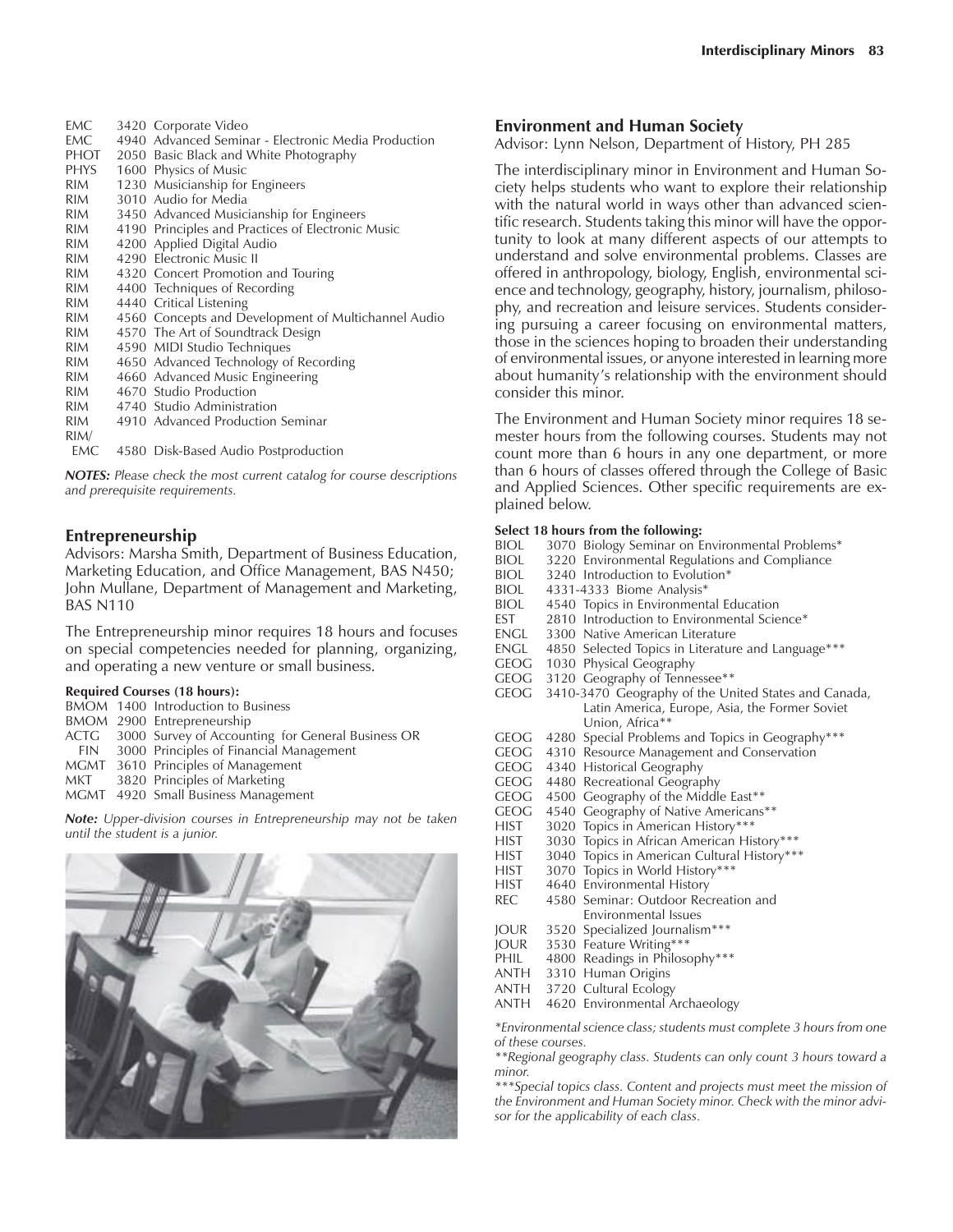# **Film Studies**

#### Advisor: Robert Holtzclaw, Department of English, PH 332

An interdisciplinary minor in Film Studies is designed to enhance the educational opportunities available to students interested in learning about and through film. Courses in the minor focus on various issues connected to narrative, theory, style, and assorted social/cultural concerns.

To fulfill requirements for the minor, a student will complete 18 hours (six courses) from those listed below. No more than 9 hours (three courses) should be taken in any single department, and courses from at least three of the participating departments should be included in the 18-hour total.

# **Select 18 hours from the following:**

| anth           | 3640 Visual Anthropology                                  |
|----------------|-----------------------------------------------------------|
|                | COMM 3300 Communication Theory, Culture, and Films        |
| ENGL           | 3080 Women and Film                                       |
| engl           | 3650 Literature and Film                                  |
|                | ENGL 3660 Film Genre                                      |
| engl           | 3670 Film History                                         |
| engl           | 4650 Film Theory and Criticism                            |
| engl           | 4860 Special Topics in Film Studies (topic varies; may be |
|                | repeated)                                                 |
| HUM            | 3500 Latino Images in U.S. Film                           |
| <b>HUM</b>     | 4550 The Grail Legend in Film and Literature              |
| <b>HIST</b>    | 3170 History of the American South in Film                |
| HIST           | 3180 History of Modern War in Film                        |
| IOUR/          |                                                           |
| EMC.           | 3000 Introduction to Motion Pictures                      |
| PHIL           | 3600 Philosophy and Film                                  |
| P S            | 3100 Politics and Film                                    |
| P S            | 3200 British Government and Films                         |
| RIM <b>RIM</b> | 4570 The Art of Soundtrack Design                         |
| SOC            | 4200 African American Film, Theater, and Television       |
|                | Images                                                    |

*Note: Other film-related courses are sometimes offered which can be counted as part of the Film Studies minor with prior approval. Consult your schedule book or the Film Studies advisor to determine if such courses are available for a particular semester.*

# **Global Studies**

Director: Douglas Heffington, PH 252 See page 92 for additional information.

# **Great Books**

Advisor: Michael J. Neth, Department of English, PH 1002

The Great Books interdisciplinary minor is designed to offer students the opportunity to broaden their undergraduate education and supplement their own major field by studying the most important and influential texts in a number of different disciplines. Students will be presented with the ways in which some of the most significant books ever written shaped, altered, and influenced the formation of human civilization.

The Great Books minor requires a minimum of 18 hours of courses, with the provision that no more than 6 hours may be taken in a single department. The program advisor may approve the substitution of courses under some circumstances.

# **Required course (3 hours):**<br>PHIL 4600 Philosophy c

4600 Philosophy of History

#### **Electives (15 hours):**

| anth         | 3710 Topics in Anthropology                                                          |
|--------------|--------------------------------------------------------------------------------------|
| engl         | 3010 British Literature I                                                            |
| engl         | 3020 British Literature II                                                           |
| engl         | 3090 Nineteenth-Century Women Writers                                                |
| engl         | 3100 Women Writers of the Twentieth Century                                          |
| engl         | 3110 English Literature: The Medieval Period                                         |
| engl         | 3120 English Literature: The Sixteenth Century                                       |
| engl         | 3130 English Literature: The Seventeenth Century                                     |
| engl         | 3210 English Literature: Restoration and Eighteenth Century                          |
| engl         | 3220 English Literature: 1790-1850                                                   |
| engl         | 3230 English Literature: The Victorian Period                                        |
| engl         | 3310 Nineteenth-Century American Literature                                          |
| engl         | 3320 Twentieth-Century American Literature                                           |
| engl         | 3330 Southern Literature                                                             |
| engl         | 3340 The Black Experience in Modern Afro-American<br>Literature                      |
| engl         | 3400 European Literature to 1400                                                     |
| engl         | 3440 The Bible as Literature                                                         |
| engl         | 4100 Browning and Tennyson                                                           |
| engl         | 4210 Literary Criticism                                                              |
| engl         | 4220 Backgrounds of Modern Literature                                                |
| engl         | 4240 Modern British Literature                                                       |
| engl         | 4330 Histories and Comedies of Shakespeare                                           |
| engl         | 4340 Tragedies of Shakespeare                                                        |
| engl         | 4360 English Drama: 1475-1642 (excluding Shakespeare)                                |
| engl         | 4420 European Literature: 1400-1800                                                  |
| engl         | 4430 Modern European Literature                                                      |
| engl         | 4460 Modern Novel                                                                    |
| engl         | 4470 Modern Drama                                                                    |
| engl         | 4610 Chaucer: The Canterbury Tales                                                   |
| engl         | 4620 Milton                                                                          |
| engl         | 4630 The American Renaissance                                                        |
| HUM<br>hist  | 2610 Foreign Literature in Translation                                               |
| hist         | 3020 Topics in American History<br>3090 Topics in European History                   |
|              |                                                                                      |
| hist         | 4410 Classical History                                                               |
| PHIL         | 3200 Oriental Thought                                                                |
| PHIL<br>PHIL | 4010 History of Ancient and Medieval Philosophy<br>4020 History of Modern Philosophy |
| PHIL         | 4050 Nineteenth-Century Philosophy                                                   |
| PHIL         | 4200 Existentialiasm                                                                 |
| PHIL         | 4300 American Philosophy                                                             |
| PHIL         | 4400 Analytic Philosophy                                                             |
| PHIL         | 4450 Marx and Marxism                                                                |
| PHIL         | 4500 Philosophy of Science                                                           |
| PHIL         | 4600 Philosophy of History (required for all students in the                         |
|              | minor)                                                                               |
| ΡS           | 4230 Classical Political Theory                                                      |
| ΡS           | 4700 American Political Thought                                                      |
| P S          | 4920 Modern Political Theory                                                         |
| PSY          | 4490 Operant Conditioning (philosophy of B.F. Skinner's                              |
|              | behaviorism)                                                                         |
| SOC          | 4150 Topics in Sociology                                                             |
| thea         | 4800 Theatre History I: Greek Period to Restoration                                  |
| THEA         | 4810 Theatre History II: Restoration to Present                                      |
|              |                                                                                      |

- U H Depending on whether the subject calls for close examination of important texts, some upper-division Honors courses may be designated as Great Books courses. Examples of Honors courses participating in the minor include "Legends of King Arthur" and "Great Books of the Middle Ages.
- U H 4600 Senior Interdisciplinary Seminar (Approved Great Books topics only)

# **Non-College of Liberal Arts courses:**

#### JOUR/RIM/EMC

- 3650 Free Expression, Mass Media, and the American Public JOUR 4800 Seminar in Media Issues
-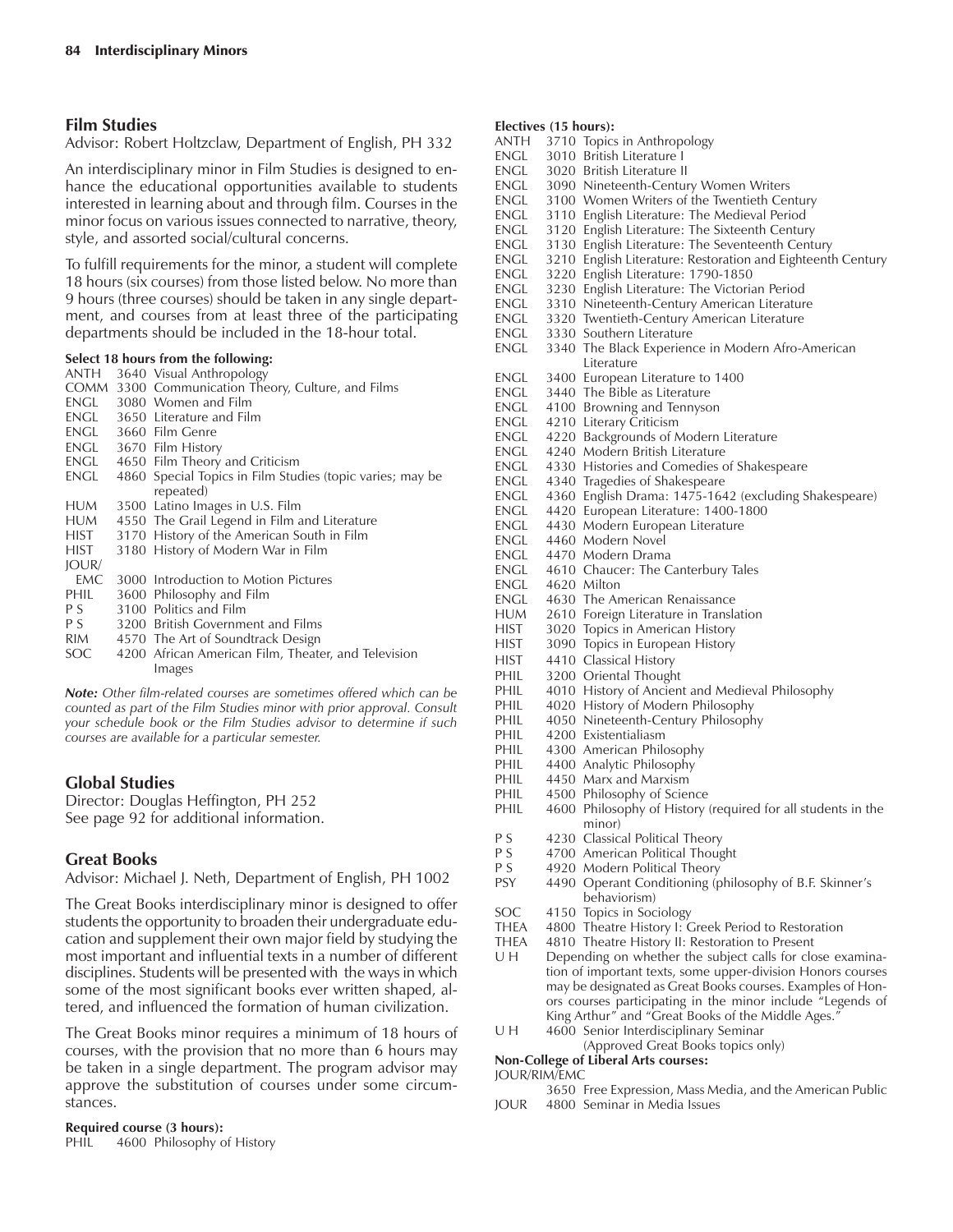Advisor: Margaret Fontanesi-Seime, Department of Social Work, PH 367

The minor in Health Care Services is interdisciplinary in nature with aging studies, human sciences, physical education, nursing, social work, and sociology courses. Consisting of both traditional and pre-health science coursework, the program is designed to meet the needs of students wishing to work in a variety of health care settings.

Eighteen semester hours are required to complete the minor in Health Care Services.

# **Select 18 hours from the following:**

- N FS 3260 Community Nutrition<br>N FS 3280 Nutrition in Health Pr
- 3280 Nutrition in Health Promotion
- HLTH 2600 Introduction to Health Professions
- HLTH 4270 Bioethical Issues in Health Education
- HLTH 4340 Wellness and Healthy Lifestyles PSY 4050 Applied Psychopharmacology
- 
- PSY 4650 Health Psychology<br>SW 4640 Health: Organization 4640 Health: Organizations, Policy, and Ethics
- 
- SOC 4040 Health Care Delivery Issues
- SOC 4090 Health Care Management<br>SOC 4360 Medical Sociology 4360 Medical Sociology
- SOC 4900 Sociology Internship: Health Care Setting

# **Latin American Studies**

Advisor: Oscar Diaz, Department of Foreign Languages and Literatures, BDA 326

The minor in Latin American Studies is designed to increase students' awareness of the Latin American countries and their cultures, languages, arts, geography, history, and economic and political status. The minor requires 18 semester hours. **Note:** All students minoring in Latin American Studies are required to complete SPAN/GEOG/ART/ANTH/SOC/P S 2105 Introduction to Latin American Studies. In addition, all students are required to complete Intermediate Spanish II (SPAN 2020) or equivalent. SPAN 2010 and 2020 cannot count for both a Spanish major and a Latin American Studies minor. SPAN 2010 and 2020 may count for the B.A. degree language requirement and a Latin American Studies minor.

#### **Required courses (6 hours):**

SPAN/GEOG/ART/ANTH/SOC/P S

- 2105 Introduction to Latin American Studies
- SPAN 2020 Intermediate Spanish II OR
- PORT 2020 Intermediate Portuguese II (or equivalent)

#### **Electives (12 hours):**

- ANTH 3512 Peoples and Cultures of South America
- ANTH 3513 Peoples and Cultures of Mexico and Central America
- ANTH 3521 Mesoamerican Archaeology
- 3871 Mesoamerican Art
- ART 3872 Andean Art
- ART 3880 Latin American Art
- ECON 4470 Economic Development of the Third World
- GEOG 3402 Field Course
- GEOG 3420 Geography of Latin America
- HIST 3140 Latin American History HIST 4490 Mexico and the Caribbean
- 
- HIST 4510 Colonial Latin America<br>HIST 4520 Modern Latin America
- 4520 Modern Latin America
- HIST 4530 Latin American-United States Relations<br>HUM 3500 Latino Images in U.S. Film 3500 Latino Images in U.S. Film P S 3210 International Relations<br>P S 3900 Latin American Politics 3900 Latin American Politics PORT 2010 Intermediate Portuguese I PORT 2020 Intermediate Portuguese II<br>SPAN 2010 Intermediate Spanish I SPAN 2010 Intermediate Spanish I<br>SPAN 2020 Intermediate Spanish II 2020 Intermediate Spanish II SPAN 3060 Introduction to Hispanic Culture<br>SPAN 3070 Introduction to Latin American C 3070 Introduction to Latin American Civilizations and Cultures SPAN 4040 Latin American Literature I<br>SPAN 4045 Topics in Hispanic Cinema 4045 Topics in Hispanic Cinema SPAN 4050 Latin American Literature II
- SPAN 4090 Special Topics in Latin American Literature or **Culture**
- SPAN 4910 Directed Readings in Latin American Literature and Culture
- COMM 3560 Intercultural Communication

*Directed readings or special topics in any pertinent department may be pursued with prior approval of the instructor involved and the Latin American Studies advisor.*

# **Leadership Studies**

Advisor: Janet McCormick, Department of Speech and Theatre, BDA 205

The minor in Leadership Studies requires 16 hours and is designed to provide intensive study of leadership concepts and ideas, complemented by the cocurricular activities provided through Student Affairs.

#### **Required courses (4 hours):**

UNIV 3001 Service Learning Practicum UNIV 3010 Leadership Theories and Practices

#### **Electives (12 hours):**

Students must select a total of four (4) courses with a minimum of one course from each of the three competency areas:

#### **Leadership and Communication**

COMM 2300 Interpersonal Communication

COMM 3220 Small Group Communication

- ORCO 3240 Introduction to Organizational Communication
- ORCO 3650 Conflict and Communication

#### **Leadership and Organizations/Groups**

- MGMT 3610 Principles of Management
- PSY 2210 Psychology of Social Behavior
- PSY 4360 Organizational Psychology<br>PSY 4380 Group Dynamics
- 4380 Group Dynamics
- SOC 3950 Social Organizations and Institutions SOC 4500 Social Psychology
- **Leadership and Personal Development**
- COMM 4320 Theories of Persuasive Communication
- MGMT 3890 Managerial Decision Making<br>MGMT 3940 Business Ethics
- 3940 Business Ethics
- MGMT 4680 Organization Behavior
- PHIL 3150 Ethics
- PSY 4390 Persuasion
- PSY 4450 Psychology of the Self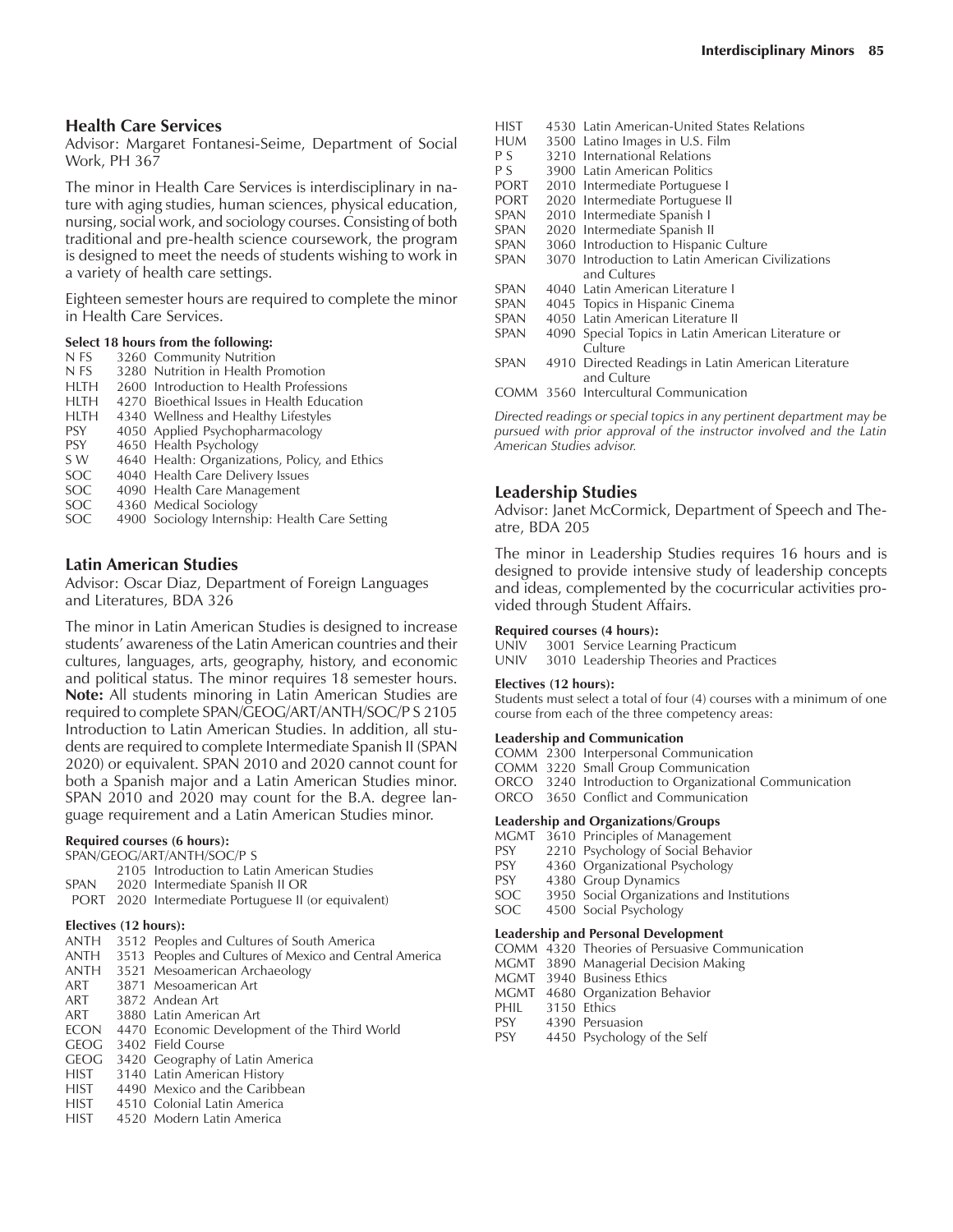# **Linguistic Studies**

Advisor: Richard E. Morris, Department of Foreign Languages and Literatures, BDA 310

The minor in Linguistic Studies exposes students to the many ways that humans use and interact with language. Students are presented with a comprehensive view of how linguistics is examined in the disciplines of anthropology, English, psychology, communication studies, communication disorders, classical and modern languages, and philosophy. Courses are grouped into three categories: required courses (descriptive linguistics, psycholinguistics, sociolinguistics), guided electives, and general electives. Upon completing the minor, the student should have broad knowledge of linguistics and linguistic principles, as well as specific knowledge relating to a chosen language of focus. The minor requires 18 credit hours. NOTE: Relevant directed readings, independent study, special topics, or internships in any pertinent department may be pursued towards the minor with prior approval of the minor advisor. Students with transfer credit in a modern or classical language not offered at Middle Tennessee State University may request a substitution from the advisor.

#### **Required courses (9 hours):**

#### **Descriptive Linguistics (3 hours from the following):**

- CDIS 3150 Phonetics
- CDIS 3400 Anatomy and Function of the Speech Mechanism
- ENGL 3570 Introduction to Linguistics
- ENGL 4510 Modern English Grammar and Usage
- SPAN 3120 Spanish Phonetics and Pronunciation

#### **Psycholinguistics (3 hours from the following):**

- CDIS 3250 Speech and Language Development\*
- PSY 4820 Psychology of Language

*\*Students must take a section of CDIS 3250 that is designated for CDIS majors.*

#### **Sociolinguistics (3 hours from the following):**

- ANTH 3410 Linguistic Anthropology
- COMM 3225 Gender Communication
- COMM 3560 Intercultural Communication

#### **Guided Electives (6 hours):**

| <b>FREN</b> | 1010, 1020 | Elementary French I, II               |
|-------------|------------|---------------------------------------|
| <b>FREN</b> | 2010, 2020 | Intermediate French I, II             |
| <b>FREN</b> | 3010       | Advanced Conversation and Composition |
| <b>FREN</b> | 3040       | Intensive Conversational French       |
| <b>GERM</b> | 1010, 1020 | Elementary German I, II               |
| <b>GERM</b> | 2010, 2020 | Intermediate German I, II             |
| <b>GERM</b> | 3010, 3020 | Advanced Composition and Conversation |
| ITAL        | 1010, 1020 | Elementary Italian I, II              |
| <b>JAPN</b> | 1010, 1020 | Elementary Japanese I, II             |
| JAPN        | 2010, 2020 | Intermediate Japanese I, II           |
| <b>JAPN</b> | 3010, 3020 | Advanced Japanese                     |
| LATN        | 1010, 1020 | Elementary Latin I, II                |
| LATN        | 2010, 2020 | Intermediate Latin I, II              |
| <b>PORT</b> | 1010, 1020 | Elementary Portuguese I, II           |
| <b>PORT</b> | 2010, 2020 | Intermediate Portuguese I, II         |
| <b>RUSS</b> | 1010, 1020 | Elementary Russian                    |
| RUSS.       | 2010, 2020 | Intermediate Russian I, II            |
| <b>SPAN</b> | 1010, 1020 | Elementary Spanish I, II              |
| <b>SPAN</b> | 2010, 2020 | Intermediate Spanish I, II            |
| SPAN        | 3010, 3020 | Advanced Spanish I, II                |
|             |            |                                       |

#### **General Electives (3 hours):**

| CDIS 3050        | Introduction to Communication Disorders  |
|------------------|------------------------------------------|
| COMM 3300        | Communication Theory, Culture, and Films |
| <b>ENGL</b> 4530 | History of the English Language          |

| engl | 4570 | Special Topics in Linguistics        |
|------|------|--------------------------------------|
| PHIL | 4350 | Philosophy of Language               |
| PSY  | 4040 | Introduction to Cognitive Psychology |
| SPAN | 4010 | History of the Spanish Language      |

*NOTE: Alternately the student may choose any required course as an elective. Guided electives may not be taken as general electives.*

#### **Media, History, and Culture**

Advisor: Kristine McCusker, Department of History, PH 285

The minor in Media, History, and Culture consists of 18 hours. Two core history courses selected from HIST 4070, 4130, 4740, 3050, or 4760 are required. Students who have not had JOUR/EMC 1020 must take it also; history majors must substitute JOUR/EMC 1020 for one of the core history courses. Journalism and Electronic Media Communication majors must select their four electives from College of Liberal Arts courses. No more than two courses may be taken for minor credit from any one department.

#### **Required courses (6 hours)\*:**

- HIST 3050 Topics in Southern Studies<br>HIST 3070 Modern America, Post-194
- 4070 Modern America, Post-1945
- HIST 4130 The Sunbelt
- HIST 4740 American Cultural and Intellectual History
- HIST 4730 American Social History

*\*History majors must substitute JOUR/EMC 1020 for one of the history core.*

#### **Electives (12 hours):**

| engl             |        | 3080 Women and Film                                  |
|------------------|--------|------------------------------------------------------|
| engl             |        | 3610 Survey of Popular Culture                       |
| engl             |        | 3650 Literature and Film                             |
| engl             |        | 3660 Film Genre                                      |
| engl             |        | 3670 Film History                                    |
| <b>ENGL</b>      |        | 4650 Film Theory and Criticism                       |
| engl             |        | 4860 Special Topics in Film Studies                  |
| HIST             |        | 3050 Topics in Southern Studies                      |
| HIST             |        | 4070 Modern America, Post-1945                       |
| HIST             |        | 4130 The Sunbelt                                     |
| HIST             |        | 4740 American Cultural and Intellectual History      |
| HIST             |        | 4760 America Divided: Race, Class, and Gender        |
| muhl             |        | 3670 History of Popular Music in America             |
| <b>PHIL</b>      |        | 3600 Philosophy and Film                             |
| P S              |        | 3100 Politics and Film                               |
| P S              |        | 3320 Public Opinion                                  |
| SOC              |        | 3320 Public Opinion and Propaganda                   |
| SOC              |        | 4170 The Social Context of Southern Music            |
| SOC              |        | 4200 African American Film, Theater, and Television  |
|                  | Images |                                                      |
|                  |        | THEA 4810 Theatre History II: Restoration to Present |
|                  |        | <b>Non-College of Liberal Arts courses:</b>          |
|                  |        | JOUR/EMC – 1020  Understanding Mass Media            |
| IOUR/EMC         |        | 3000 Introduction to Motion Pictures                 |
| jour/rim         |        | 3100 Music as Popular Culture                        |
| JOUR/EMC         |        | 3510 Media History and American Culture              |
| <b>JOUR/RIM/</b> |        |                                                      |
| EMC              |        | 3650 Free Expression, Mass Media, and the            |
|                  |        | American Public                                      |
| RIM              |        | 3000 History of the Recording Industry               |
| UΗ               |        | 4600 Senior Interdisciplinary Seminar:               |
|                  |        | Literature and Television                            |

WMST 4204 Symposium: Women and Television

*NOTE: Mass Communication courses cannot be taken for minor credit by Journalism and Electronic Media Communication majors.*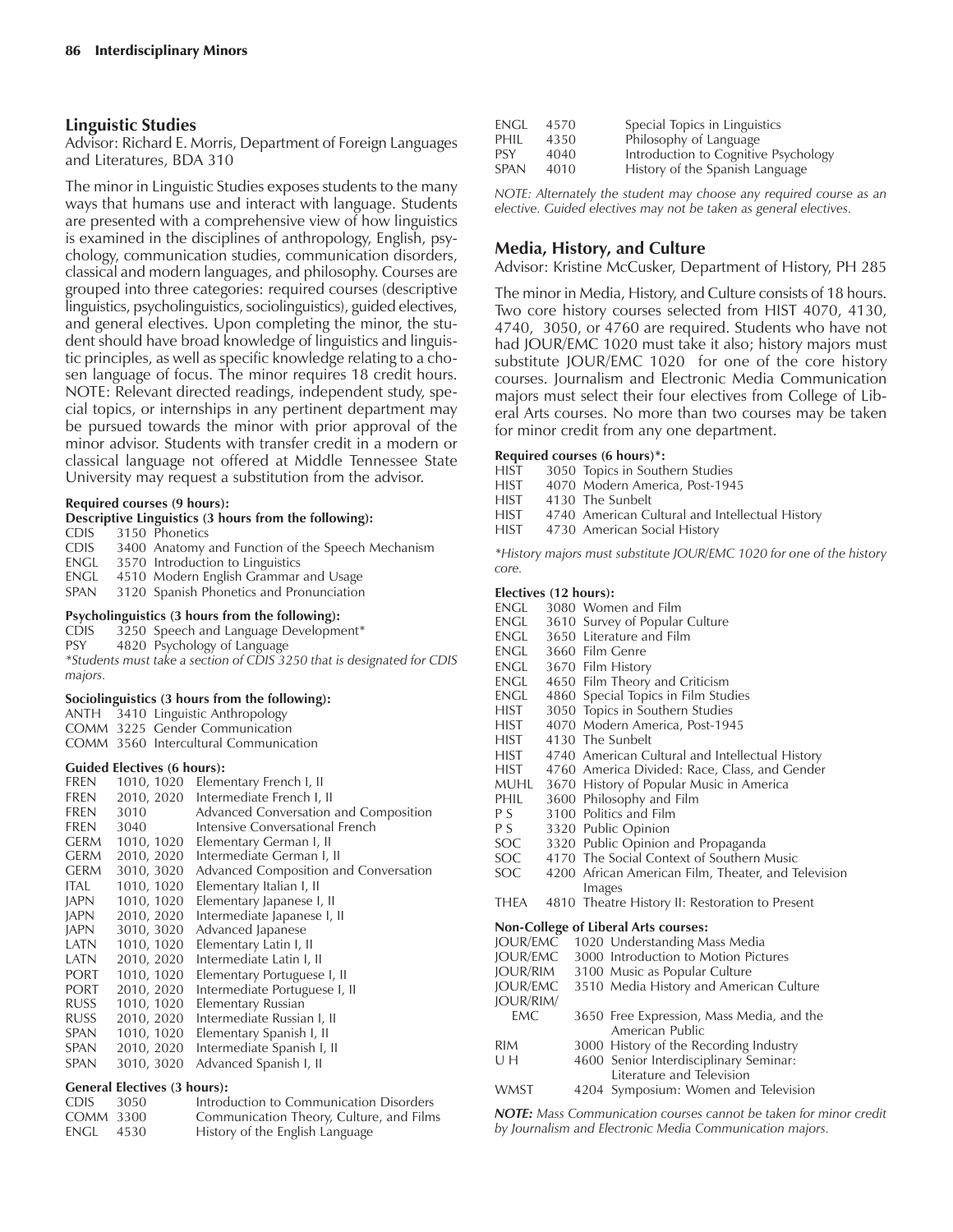# **Medieval Studies**

Advisor: Louis Haas, Department of History, PH 223

The minor in Medieval Studies allows students to pursue their interest in the Middle Ages by taking courses in a combination of academic disciplines, including history, English, foreign languages, and philosophy. A student may earn no more than 3 hours credit toward the minor in the same department or discipline in which he/she is taking a major. No course may be taken for both major and minor credit.

# **Select 18 hours from the following:**

- ENGL 3110 English Literature: The Medieval Period
- ENGL 3400 European Literature to 1400<br>ENGL 4610 Chaucer: The Canterbury Tal
- ENGL 4610 Chaucer: The Canterbury Tales<br>FREN 4050 Topics in Medieval and Renaiss
- 4050 Topics in Medieval and Renaissance French Literature
- HIST 4210 Middle Ages
- HIST 4220 Renaissance Europe<br>HIST 4420 The Medieval Medit
- 4420 The Medieval Mediterranean World
- HUM 3950 Women in the Middle Ages
- LATN 1010 Elementary Latin I<br>LATN 1020 Elementary Latin II
- 1020 Elementary Latin II
- PHIL 4010 History of Ancient and Medieval Philosophy<br>SPAN 4070 Special Topics in Spanish Literature or Cultur
- SPAN 4070 Special Topics in Spanish Literature or Culture<br>U H 4600 Senior Interdisciplinary Seminar:

4600 Senior Interdisciplinary Seminar: The Medieval Experience



#### **Native American Studies**

Advisor: Kevin E. Smith, Department of Sociology and Anthropology, BLH 2003

The minor in Native American Studies draws upon the resources of art, English, geography and geology, history, and sociology and anthropology to provide a comprehensive examination of the prehistory, history, culture, literature, art, and contemporary issues of Native Americans. The minor in Native American Studies requires 18 credit hours, including 3 hours of required courses, and 15 hours of general electives from the list below. **Note:** ANTH 4910, ART 3870, ART 4960, GEOG 4280, and U H 3500 (directed, independent study, or variable topics courses) cannot be applied towards this minor without prior approval of the minor advisor. No more than 3 hours of these courses may be applied towards the minor.

# **Required Course (3 hours):**<br>SOC 4240 Race and Eth

4240 Race and Ethnic Relations

#### **Electives (15 hours):**

- ANTH 3515 Peoples and Cultures of Native North America
- ANTH 3520 North American Prehistoric Archaeology
- ANTH 4910 Special Projects
- ART 3870 Native American Art<br>ART 4960 Independent Studie
- 4960 Independent Studies in Art History
- ENGL 3300 Native American Literature ENGL 4850 Selected Topics in Literature/Language:
- Native American Literature
- GEOG 4280 Special Problems and Topics in Geography
- GEOG 4540 Geography of Native Americans
- HIST 4690 Native American History<br>U H 3500 Junior Interdisciplinary S
- 3500 Junior Interdisciplinary Seminar

# **Paralegal Studies**

Advisors: Clyde Willis, Department of Political Science, PH 255; John R. Vile, Department of Political Science, PH 209A

The Paralegal Studies minor is designed for those who do not plan to attend law school but who would like to work as legal assistants in law offices, governmental agencies, or other lawrelated organizations. Such assistants typically do legal research and handle routine legal matters under the supervision of attorneys. The minor requires a total of 30 hours, but where appropriate, students are permitted to double count classes in their major and minor. There is no limit on the number of hours a student may take in a single discipline. Students interested in this minor should contact an advisor in the Political Science Department as early in their careers at MTSU as possible.

#### **Required courses (15 hours):**

P S 2440 Law and the Legal System PLEG 3010 Litigation PLEG 3410 Family Law PLEG 3420 Torts P S 3530 Legal Writing and Research

#### **Electives (6 hours):**

PLEG 4010 Internship P S 4590 Administrative Law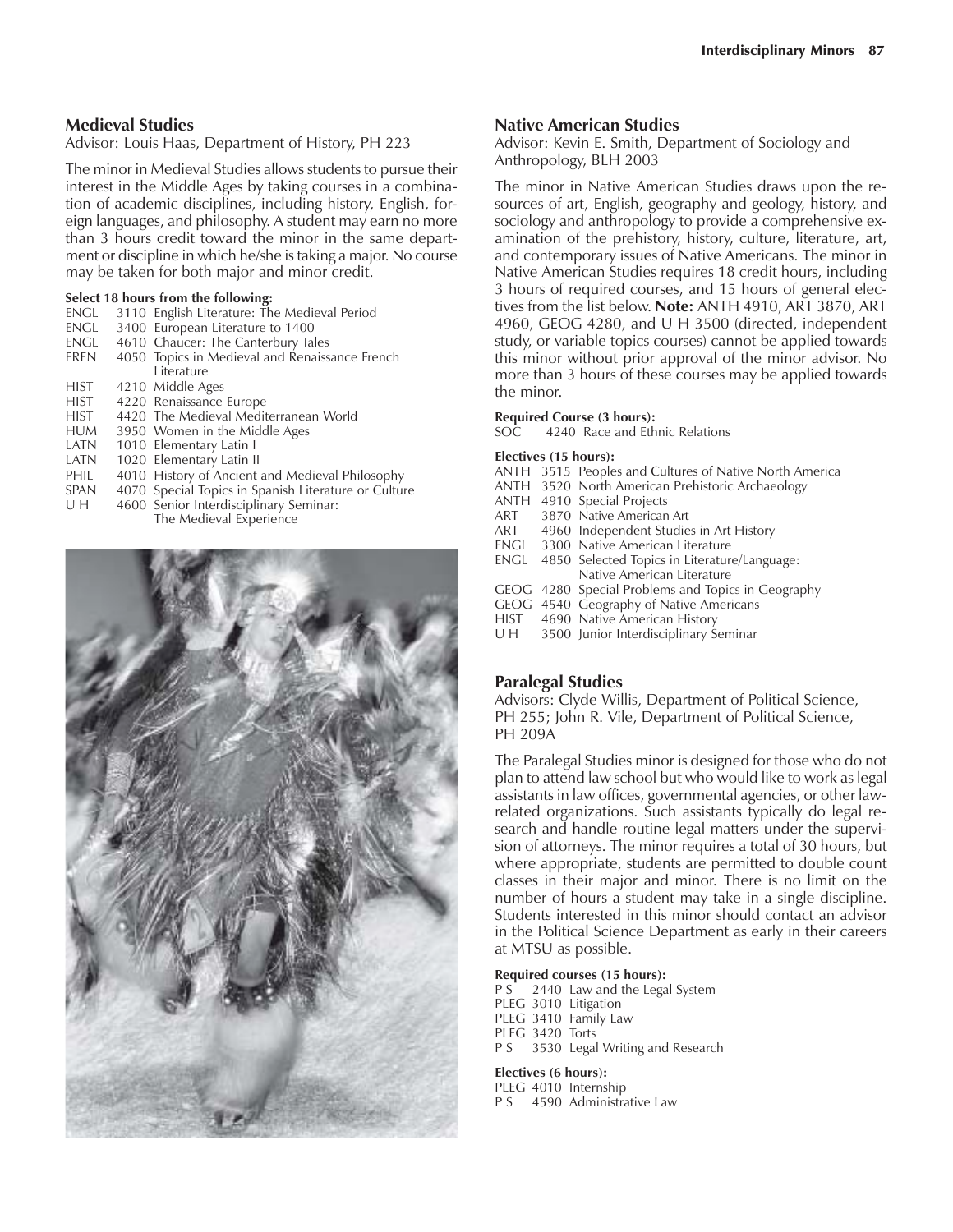BLAW3400 Legal Environment of Business BLAW3430 Commercial Law BLAW3460 Insurance Law BLAW4420 Estate Administration BLAW4470 Real Estate Law BLAW4490 Industrial Relations Legislation BLAW4500 Employment Discrimination Law RIM 3700 Copyright Law CJA 2400 The Judicial Process CJA 3250 Criminal Law

#### **Students must also meet the following collateral requirements (9 hours):**

P S 2010 American Government and Politics

- BMOM 1550 Introduction to Word Processing Skills OR BMOM 2330 Word Processing Concepts
- INFS 2200 Introduction to Microcomputing

# **Russian Studies**

Advisor: Andrei Korobkov, Department of Political Science, PH 251

The Russian Studies minor is designed to increase students' knowledge and understanding of the politics, history, geography, culture, and language of Russia and Eastern Europe.

The minor consists of 18 semester hours. No course may be counted for both major and minor credit. Students must abide by policies (including prerequisites) and prohibitions established by their departments in their major fields. A student may take no more than 6 hours in a single department (9 in Political Science) unless he/she surpasses the required 18 hours (Study Abroad programs in Russia, the post-Soviet state, or Eastern Europe or the Special Topics courses dealing with that region will not count toward this limit).

#### **Required courses (9 hours):**

P S 3770 The Former Soviet Union

#### **Plus two of the following:**

- HIST 4330 Russia to the Twentieth Century
- HIST 4340 Russia in the Twentieth Century
- GEOG 3460 Geography of the Former Soviet Union
- P S 3790 Eastern European Politics<br>RUSS 1010 Elementary Russian I
- 1010 Elementary Russian I
- RUSS 1020 Elementary Russian II ENGL 4850 Selected Topics in Literature and Language

# **Electives (9 hours):**

# **English**

ENGL 4850 Selected Topics in Literature and Language

# **Foreign Languages and Literatures**

- RUSS 1010 Elementary Russian I
- RUSS 1020 Elementary Russian II<br>RUSS 2010 Intermediate Russian
- 2010 Intermediate Russian I
- RUSS 2020 Intermediate Russian II

# **Geosciences**

GEOG 3460 Geography of the Former Soviet Union

# **History**

- HIST 4330 Russia to the Twentieth Century
- HIST 4340 Russia in the Twentieth Century

```
Both of the above or one of the above and one of the following:
```
- HIST 3150 Global History: 1945-1975<br>HIST 4240 Europe: Absolutism and Enl
- 4240 Europe: Absolutism and Enlightenment HIST 4270 Europe 1815-1900
- HIST 4280 Europe 1900-1939 HIST 4290 Europe Since 1939
- HIST 4840 World War II

#### **Philosophy**

- PHIL 4450 Marx and Marxism
- PHIL 4800 Readings in Philosophy (approval of the minor advisor is required regarding the topic of study)

# **Political Science**

- P S 3780 Study Abroad (approval of the minor advisor is required regarding the country of study)
- P S 3790 Eastern European Politics<br>P S 4390 Special Topics in Political
- 4390 Special Topics in Political Science (approval of the minor advisor is required regarding the topic of study)
- P S 4920 Modern Political Theory

#### **Or one of the above plus one of the following:**

- P S 4220 World Politics<br>P S 4240 American Fore
- P S 4240 American Foreign Policy<br>P S 4250 U.S. National Security Po
- 4250 U.S. National Security Policy

# **Southern Studies**

Advisor: Robert Hunt, Department of History, PH 276

The Southern Studies minor provides a multidimensioned examination of a diverse geographical, historical, and cultural region called the South. The minor consists of 18 semester hours taught in five different departments. There are no required core courses. Students may take no more than three courses from any one of the participating departments and must take at least one course from three of the five participating departments. No course taken in the Southern Studies minor can count for credit in a student's major.

#### **Select 18 hours from the following:**

- ENGL 3330 Southern Literature
- ENGL 3340 The Black Experience in Modern Afro-American Literature
- ENGL 4010 Folklore
- EST 4760 Seminar in Environmental Science and Technology
- EST 4810 Energy and the Environment
- GEOG 4340 Historical Geography
- GEOG 4470 Rural Settlement
- HIST 3050 Topics in Southern Studies (various courses are offered under this label—consult with minor advisor)
- HIST 3170 History of the American South in Film
- HIST 4150 The American South<br>HIST 4640 Environmental Histor
- 4640 Environmental History
- HIST 4750 African American Social and Intellectual History
- SOC 4170 The Social Context of Southern Music

# **Twentieth-Century European Studies**

Advisor: Fred Colvin, Department of History, PH 268

The minor allows students to pursue a broad coverage of many aspects of twentieth-century Europe or a particular country or theme. The minor attracts students who are interested in a multidisciplined understanding of contemporary European politics, culture, economics, and social and intellectual developments. Courses are selected from nine different departments in consultation with the minor's advisor.